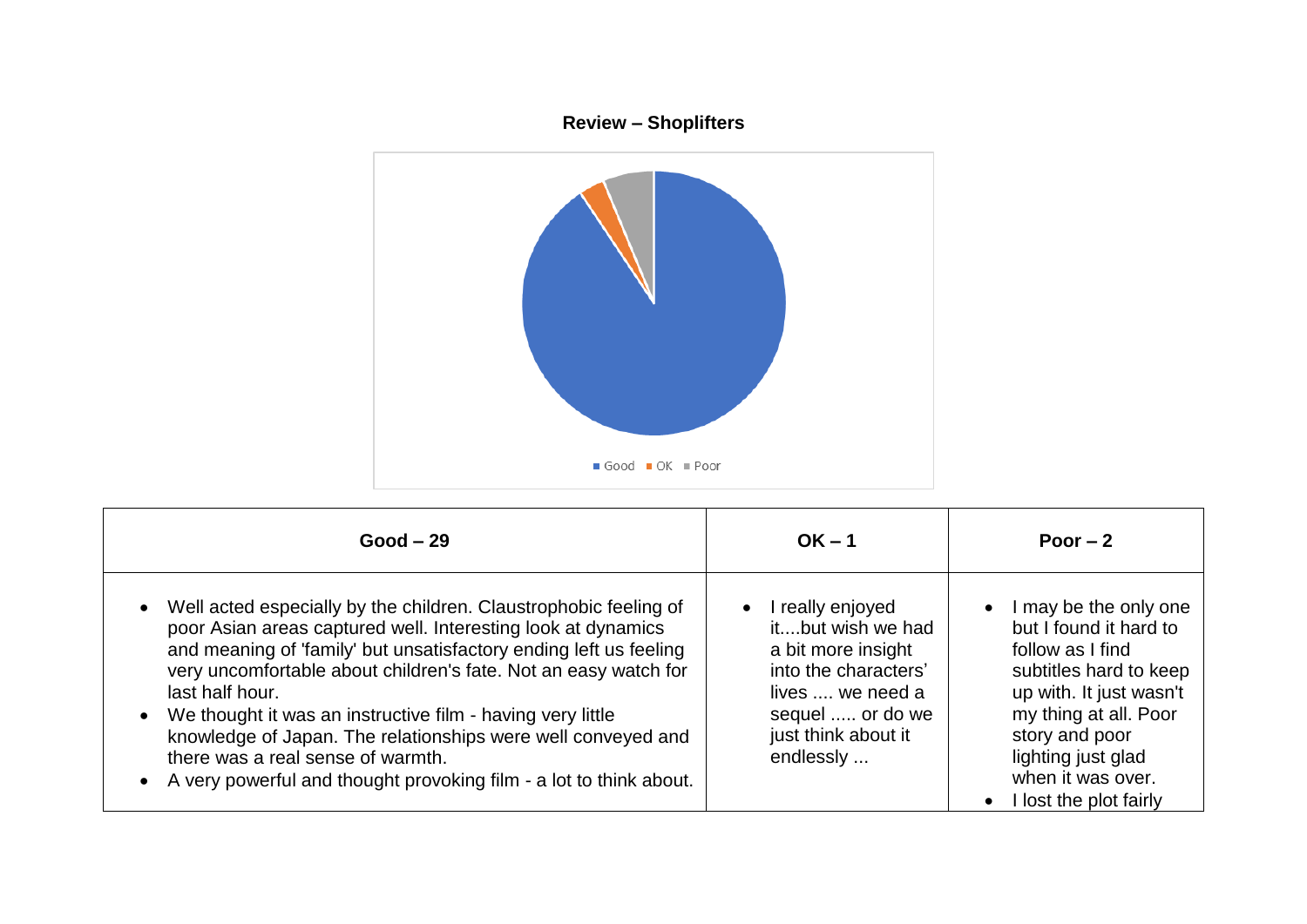| Interesting look at social problems in Japan.                         | early - perhaps    |
|-----------------------------------------------------------------------|--------------------|
| Rather lengthy but absorbing insight into unseen Japanese life.       | because of so many |
| Makes you reflect on our British 'unseen'.                            | scenes in the dark |
| I am very glad I made it along for this one even though it made       | and often out of   |
| me cry bucketloads!                                                   | focus.             |
| We thought it was good and thought provoking, especially how          |                    |
| to cope with social deprivation. The family dynamic was               |                    |
| engaging, but towards the end utterly numbing as the true             |                    |
| picture was revealed. Cinematography excellent, but film too          |                    |
| long - reading subtitles tiring.                                      |                    |
| At the start the film felt disjointed but the story gripped me and    |                    |
| the outcome where the children became emotional casualties            |                    |
| was quite heart breaking.                                             |                    |
|                                                                       |                    |
| An enjoyable evening. A film with an interesting twist.               |                    |
| I found this a fascinating film; it obviously raised the              |                    |
| Nature/Nurture issue which is always worthy of debate. It made        |                    |
| one think long and hard about what makes a family, how those          |                    |
| bonds are formed and how fragile they can be. It showed with          |                    |
| great sympathy an insight into a life of poverty on the edge of       |                    |
| Japanese society.                                                     |                    |
| I thought the film was good and the child actors amazing!             |                    |
| Thanks for showing it!                                                |                    |
| They were a better family to Juri than her own. Very sad ending       |                    |
|                                                                       |                    |
| We enjoyed the film, plot sometimes difficult to follow, but what     |                    |
| an interesting story with a moral about families and                  |                    |
| relationships. Yes water was thicker than blood I see what lan        |                    |
| meant now!                                                            |                    |
| Interesting story. Good characterisation.                             |                    |
| I did enjoy this film - thanks for choosing it. Interesting portrayal |                    |
| of Japanese culture as I know next to nothing about it. I was         |                    |
|                                                                       |                    |